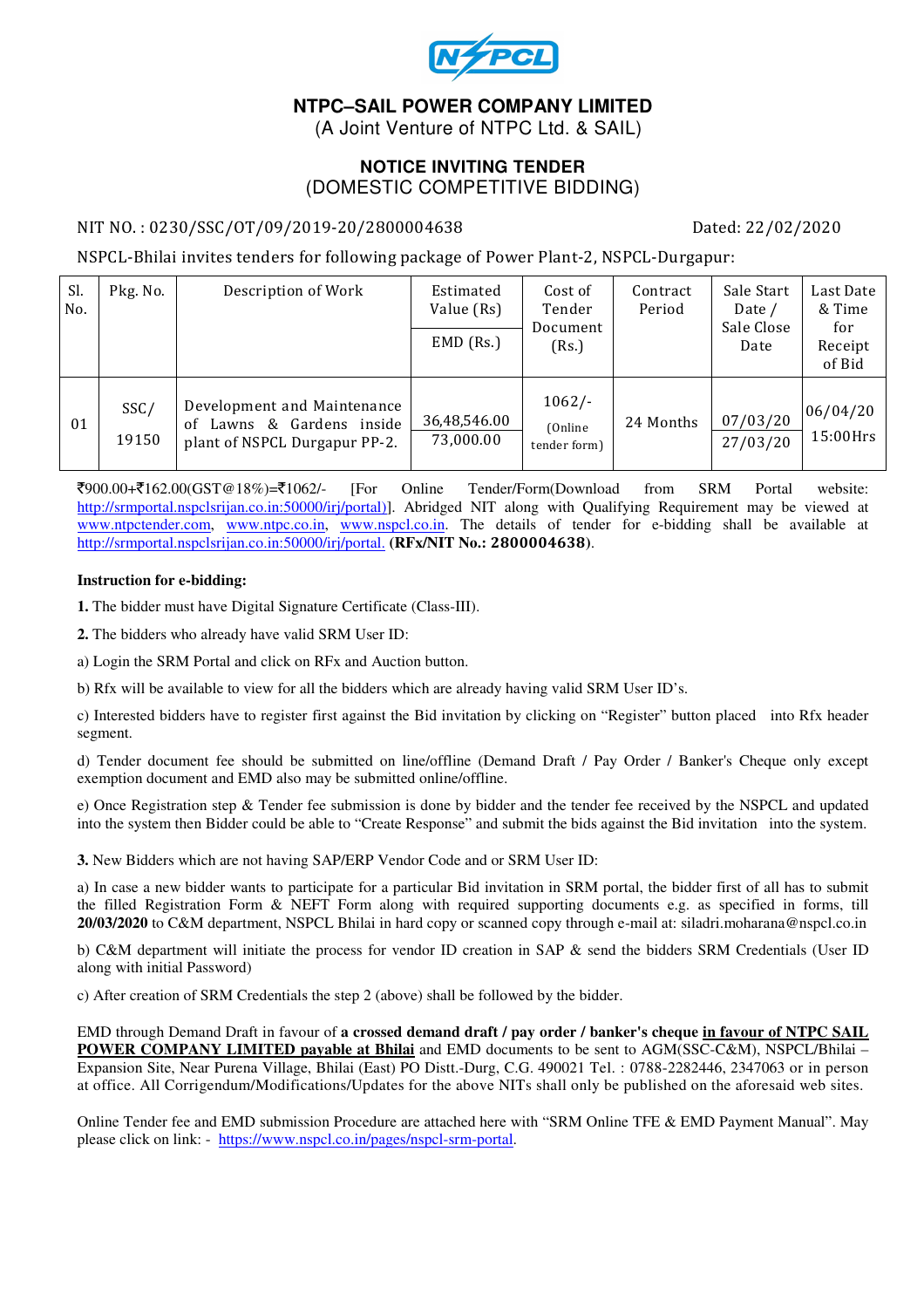# QUALIFYING REQUIREMENT

#### Name of Works: "Development and Maintenance of Lawns & Gardens inside plant of NSPCL Durgapur PP-2".

## 1.0 FINANCIAL CRITERIA:

1.1 Turnover: The Average Annual Turnover of the Bidder, in the preceding 03 (Three) Financial Years, as on Date of Tech. Bid opening, shall not be less than Rs. 21.53 Lakhs (Rupees Twenty One Lakh Fifty Three Thousand only).

## 2.0 TECHNICAL CRITERIA:

2.1 The Bidder should have executed the job of Development /Maintenance /Beautification of Lawns/Gardens /Nursury etc. in any area within preceding 7 years reckoned as on the date of bid opening -

- (a) Single Work Order of value of Rs. 17.22 Lakhs OR
- (b) Two Work Orders of value of Rs. 10.77 Lakhs each OR
- (c) Three Work Orders of value of Rs. 8.61 Lakhs each

## NOTE :-

- 1. The Word "Executed" means that the Bidder should have achieved the progress specified in the QR, even if total contract/ work order is not completed/ closed. The same shall be supported by documentary evidence issued by the owner/ employer such as Completion Certificate/ Joint protocol / Running / Final Bills etc.
- 2. For Financial selection Criteria, QR para 1.0, Bidder must submit copy of Audited balance Sheet and Profit & Loss Account for the specified period. In case, where audited results for the Last Financial year as on the Last date of Submission of Application, are not available, the Financial results certified by a practicing Chartered Accountant shall be considered acceptable. In case, Bidder is not able to submit the Certificate from the practicing Chartered Accountant certifying its financial parameters, the audited results of three consecutive financial years preceding the last financial year, shall be considered for evaluating the financial parameters.
- 3. Other Income shall not be considered for calculation of Annual Turnover.